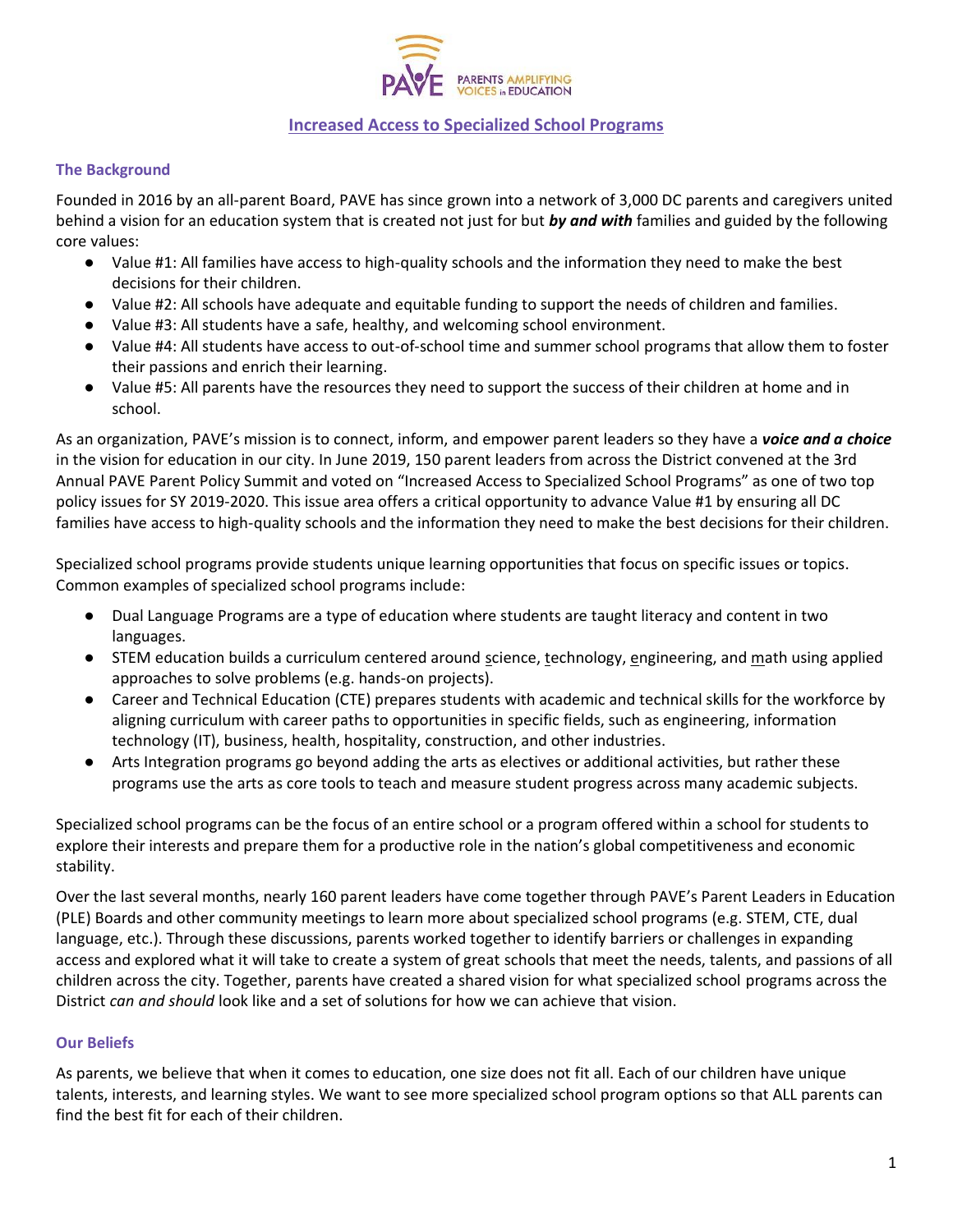

We also believe that specialized school programs are as much an employment issue as they are an education issue. With so much emphasis being placed on STEM/language/trade skills in the real world, that focus is not trickling down to the classroom. Through specialized studies that take students right from the classroom to the real world experiences, students begin to see career opportunities open up.

At the core of these beliefs are the following pillars:

- **1. ACCESS MUST BE EQUITABLE.** All families especially those with the greatest needs (i.e. Families that are lowincome, students with special needs, English language learners, etc.) deserve to have equitable access to highquality programs close to where they live and that are capable of meeting their range of needs. Parents also need information that is both accurate and easy to understand about what programs are available, what they offer, and what the benefits are in order to make the best decisions for their children.
- 2. **SPECIALIZED SCHOOL PROGRAMS SHOULD BE ENRICHING AND SUPPORTIVE LEARNING ENVIRONMENTS THAT SERVE THE WHOLE CHILD.** Like all great schools, it is critical that Specialized School Programs meet students where they are; support their physical, mental, and emotional well-being; and provide instruction that actively engages learners and fosters joy in the classroom, beyond standardized test scores. In order to create this type of learning environment, Specialized School Programs need sufficient resources to meet students' academic and socio-emotional needs.
- 3. **FAMILIES ARE CRITICAL PARTNERS IN BOTH THE CREATION AND SUCCESS OF SPECIALIZED SCHOOL PROGRAMS.** Families (both parents and students) should lead conversations about what types of programs they want to see in their communities and what quality can and should look like for these programs. This requires building parent and students' informational power, creating more opportunities for community partnerships and mentoring, consistently using parent and student voice to identify gaps and areas for improvement, and proactively providing all parents with information and tools necessary to support their children's learning.

#### **The Problem**

**While public schools in DC currently offer a range of specialized school programs, not all families have** *real access* **to these options from PreK through high school -- or a voice in conversations on how to change that fact.** 

- This lack of access is especially challenging for families of color, families that are low-income or experiencing homelessness, and immigrant communities, which is profoundly inequitable and unjust.
- One example of the glaring disparity in access is highlighted by the difference in the availability of sought-after program options between areas East and West of the Anacostia River. *Even though 45% of public school children in DC live East of the River -- the majority of which are low-income students of color -- the vast majority of specialized school programs are located west of the River, and many have waitlists.*

| # with Waitlists         |                                              |                                       |
|--------------------------|----------------------------------------------|---------------------------------------|
| <b>West of the River</b> | # with Waitlists<br><b>East of the River</b> | <b>Total with</b><br><b>Waitlists</b> |
| n/a                      | n/a                                          | n/a                                   |
| 14                       | $\overline{a}$                               | 16                                    |
| 6                        | 0                                            | 6                                     |
| 6                        | 1                                            | 7                                     |
| 10                       | 1                                            | 11                                    |
| 9                        | $\overline{2}$                               | 11                                    |
| 4                        | 1                                            | 5                                     |
| 0                        | $\overline{a}$                               | $\overline{2}$                        |
| 6                        | $\overline{2}$                               | 8                                     |
|                          | 0                                            |                                       |
|                          |                                              |                                       |

# **Equitable Access to Programs**

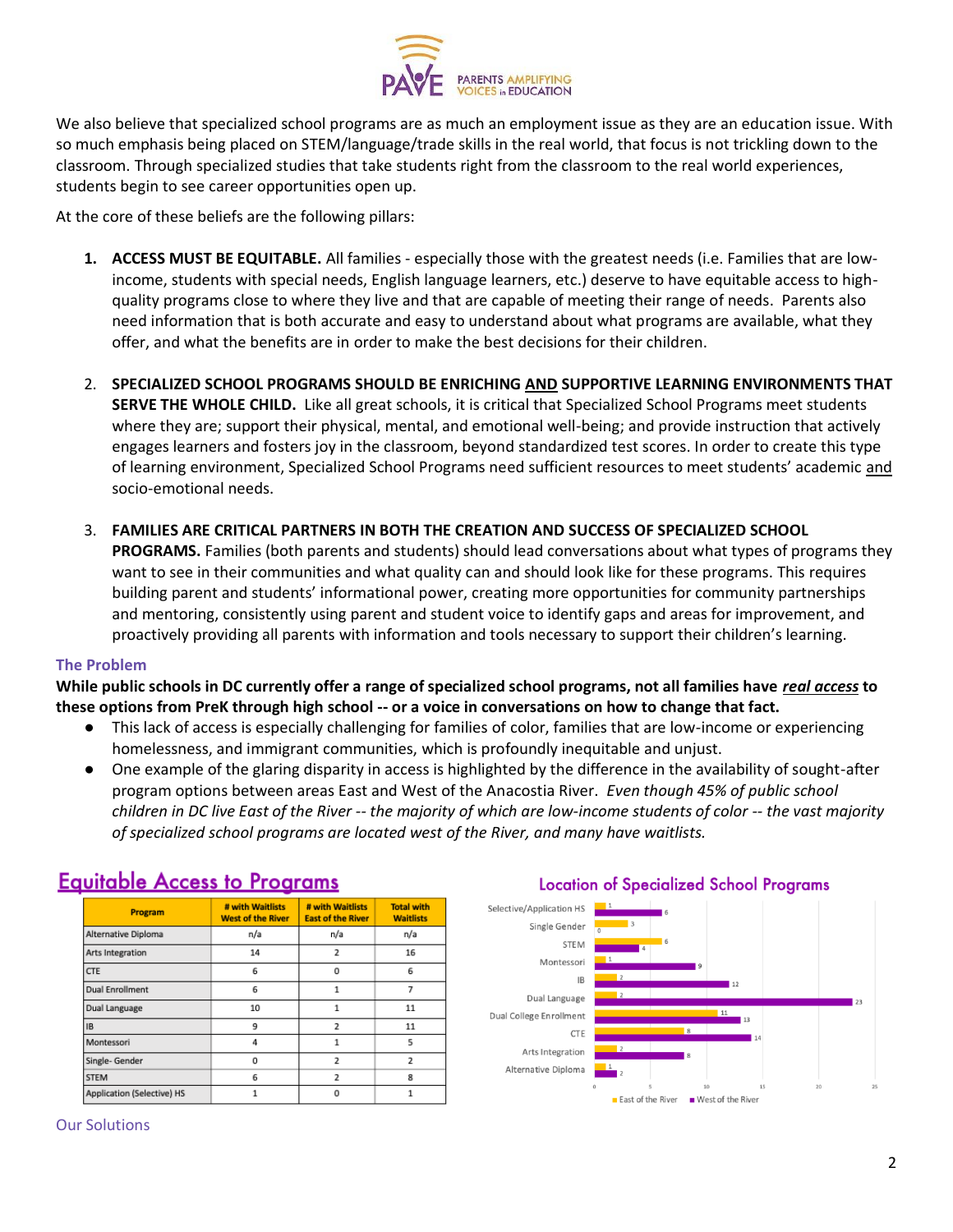

To address this problem, we commit to working with elected officials, policymakers, school leaders, teachers, and community partners, to achieve the following:

- **Provide families with information** to help them understand the range of specialized school programs available. Outreach strategies should reflect the diversity of languages, literacy levels, technology access, and special needs among families.
- **Put families at the center of decision-making about increasing access to school programs.** This process should be cross-sector, in partnership with community members and organizations, extensively publicized using a variety of communication methods, and involve families in the decisions around planning, implementation, and accountability systems.
- **Develop a process to verify specialized school programing and ensure the quality.** Parents want a true understanding of the experience of students in school and to trust that when schools offer these programs, the models are being implemented with fidelity.
- **Provide schools with specialized programs with the resources, supports, and partners they need** to ensure all programs are implemented with fidelity and are able to provide our kids with the education and opportunities they deserve. Each specialized school program should be guided by a team of educators, school leaders, field experts, and parents. Specialized school programs should draw from the rich resources, businesses, universities/colleges, and other institutions that are located in DC to enrich the experiences and expand opportunities for our kids.

#### **Our Priorities**

In order to have a system of great schools that 1) includes a diverse and expansive variety of specialized school programs and 2) offers increased access to these programs for students with the most need, we have identified a set of priorities:

- 1. **Increase Funding in Our Schools to Provide Necessary Base-Level of Resources for All Schools, including Specialized School Programs**
	- *Increasing the base Uniform Per Student Funding Formula (UPSFF) to the recommended adequacy level based on the 2013 adequacy study (until the forthcoming DME study is available). The 2013 study*  said the base UPSFF should be \$11,840 (when adjusted for inflation). The UPSFF is currently set at *\$10,980 which is a gap of \$80 million. We recommend this gap be closed over two years: 4% in FY21, and 3% in FY22.*
	- OSSE should also support schools in getting federal funding and resources for the implementation of specialized programs within their schools.
	- This investment could provide the following resources:
		- School infrastructure that is designed to support the particular requirements for a specific specialized school program (e.g. robotics labs, performance space, etc);
		- Strong partnerships with community organizations, government agencies, and the private sector to leverage community assets and connect students to content experts, mentors, and future opportunities;
		- Supports for teachers and staff, including:
			- Teachers who are masters in their content area and can mentor newer teachers
			- Ongoing professional development to help teachers grow their craft
			- Schedules and structures that allow for collaborative planning time across subjects;
			- Class sizes that allow teachers to provide individualized and differentiated support
		- School materials and opportunities that meet the needs of a diverse community of learners and abilities, including access to technology, experts, field trips, and evidence-based and culturally responsive curriculum.
		- Safe and reliable transportation options to address barriers to students' ability to attend specialized school programs, regardless of the student's address and the school's location.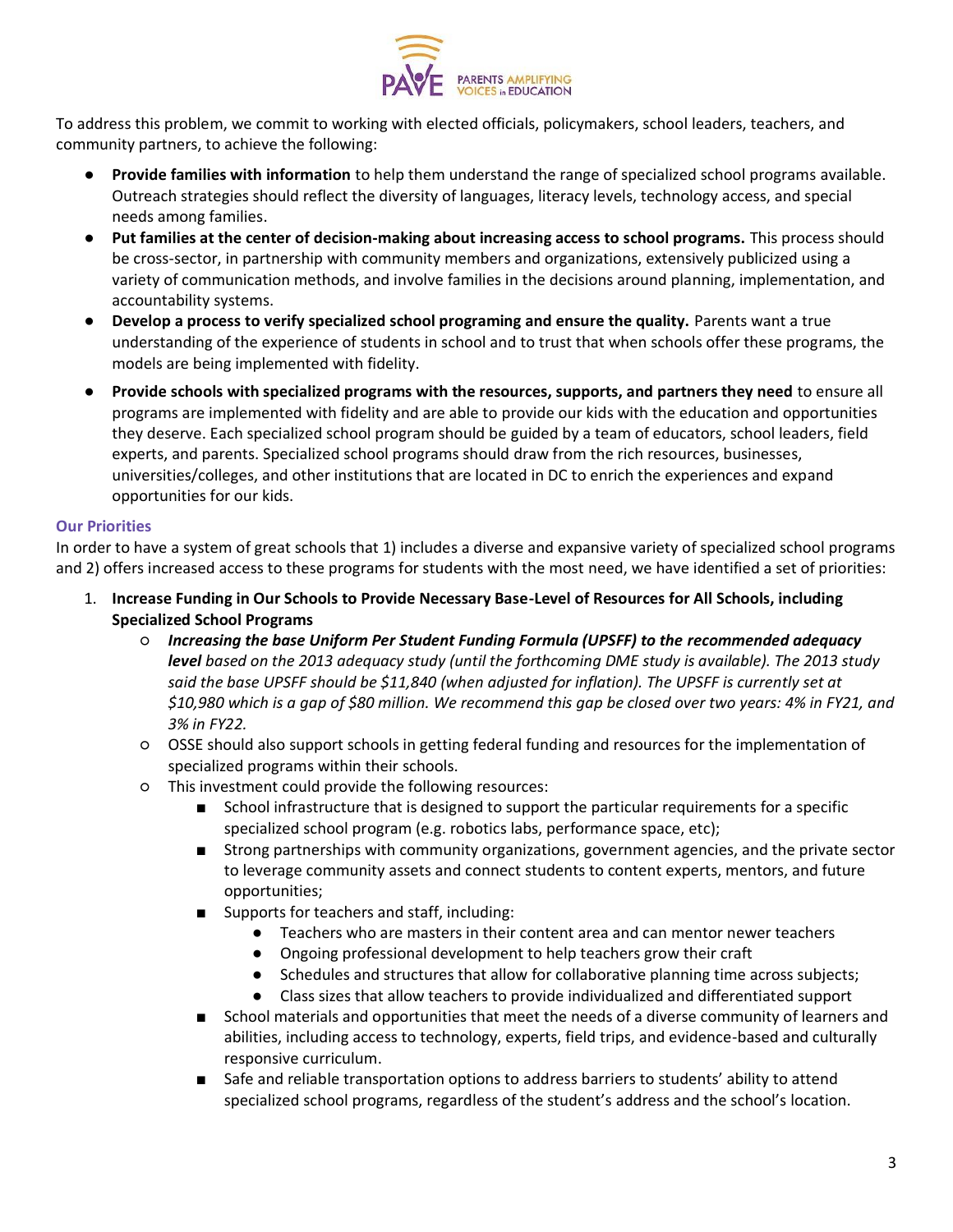

- **2. Create a Common Standard for Each Specialized School Program Type to Build Trust and Ensure Quality**
	- OSSE, DCPS, and PCSB should work with the community and experts in the field to:
		- Define key information that families want to know about specialized school programs and use this as a basis for creating a citywide set of publicly available, baseline standards for each type of specialized school program in DC.
		- Develop a verification system that includes qualitative reviews based on the above set of standards to verify fidelity to the model and quality implementation. Parent and student voice should be included in the assessment of program quality.
		- Design a clear indicator to demonstrate how a school implements a specialized school program to be included on existing parent resources, i.e. OSSE School Report Card and My School DC School Profile.
		- Develop an inclusive outreach campaign to share resources and information with families.

#### **3. Increase Community Partnerships in Our Schools**

- Community partners, such as local businesses and neighborhood institutions, all have an important role to play. To that end, the DC Council, the Mayor's office and relevant District agencies should:
	- Identify and provide incentivizes that aim to support community partnerships both public and private. Such incentives should prioritize communities that are currently under-resourced. Examples can include financial incentives for businesses to locate in specific communities and develop educational partnerships to support specialized school programs.
	- Collaborate with DCPS and public charter schools to develop pipelines to recruit experts in specialized fields to support DCPS and public charter schools, with a priority focus on recruiting staff that reflect the cultural/racial composition of the school community.

### **4. Pilot a Cross-sector Working Group for Family-Centered School and Specialized Program Planning, that:**

- Includes both DCPS and public charter schools students and families as well as community partners.
- Collaboratively identifies and plans for equitable specialized program expansion across the city, prioritizing access to families with the greatest needs.
- Develops feeder patterns for specialized school programs so students can continue their education and can also offer an opportunity for schools to share best practices.
- Uses and builds upon practices from successful models (e.g. Ward 8 POST).
- Identifies which entity is responsible for overseeing implementation, staffing, and resources to support this process.

# [CLICK HERE TO SUPPORT PARENT PRIORITIES AND JOIN OUR COALITION](https://form.jotform.com/193525336563967)

### **Glossary of Specialized School Programs in DC**

*Alternative Diploma Programs: High schools for disengaged youth or youth who are not currently enrolled in an education or training program. They may have previously dropped out, be in juvenile court, or have had difficulties in traditional school settings.*

- ➢ *Offer smaller classes and more personalized learning environments with wrap around supports.*
- ➢ *Students may earn their high school diplomas or other alternatives and can also participate in career programs.*

Application High Schools: Also known as "Selective high schools", offer challenging and robust curriculum options and *require students to apply. Some schools specialize in particular types of programs like STEM, art, or world languages and culture.*

- ➢ *Each school has different selection criteria.*
- ➢ *The application process could include a minimum Grade Point Average (GPA), teacher recommendation(s), an essay, and an interview process.*